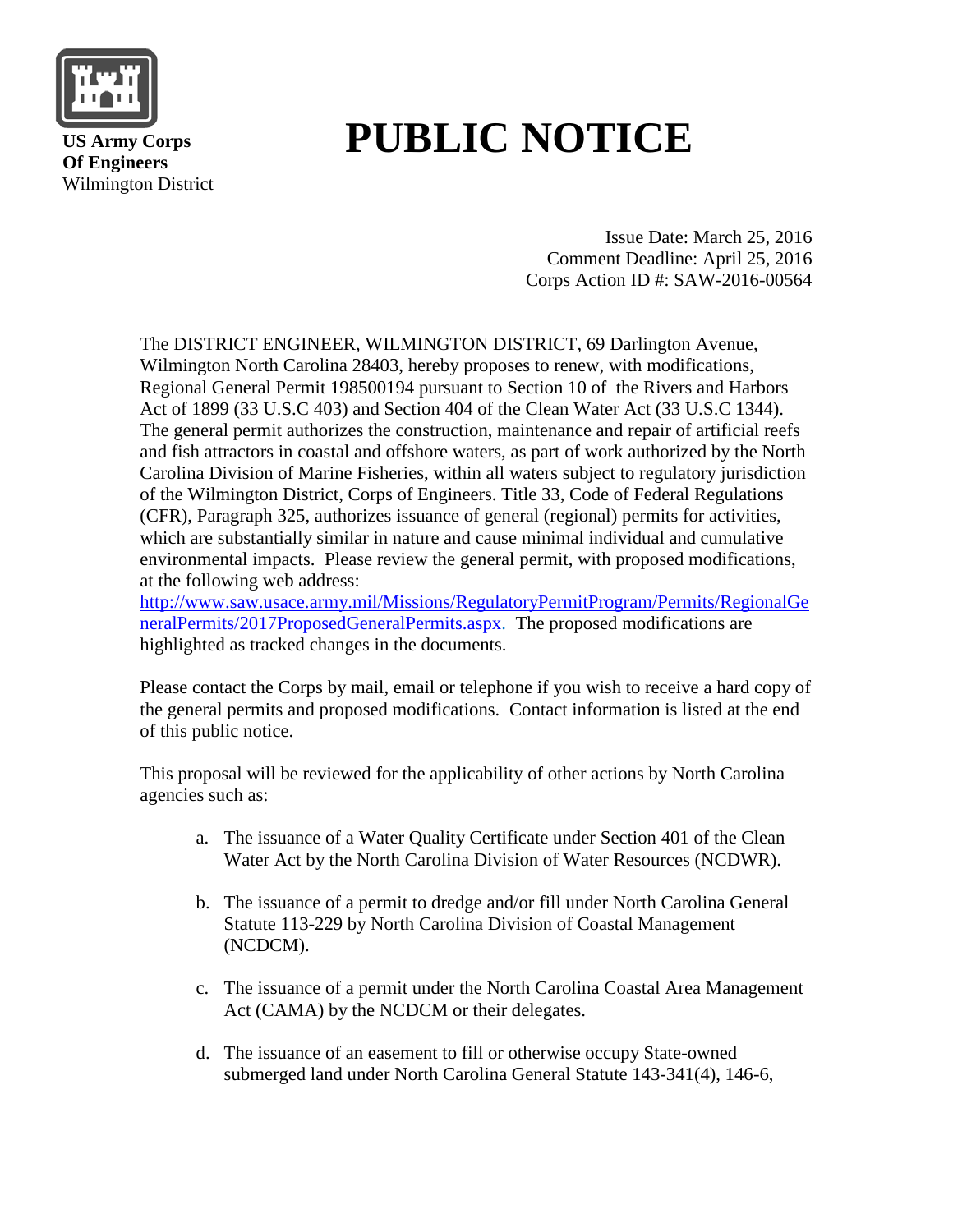146-11, and 146-12 by the North Carolina Department of Administration (NCDA) and the North Carolina Council of State.

e. The approval of an Erosion and Sedimentation Control Plan by the Land Quality Section, North Carolina Division of Energy, Minerals and Land Resources, Land Quality Section (NCDLR), pursuant to the State Sedimentation Pollution Control Act of 1973 (NC G.S. 113 A-50-66).

This general permit will not be renewed if any required State or local authorizations and/or certificates are denied. Renewal of the authorization will not occur until a State coordinated viewpoint is received and reviewed by this agency. Recipients of this notice are encouraged to furnish comments on factors of concern represented by the above agencies directly to the agency, with a copy furnished to the Corps of Engineers.

### **Essential Fish Habitat**

Pursuant to the Magnuson-Stevens Fishery Conservation and Management Act, this notice initiates the Essential Fish Habitat (EFH) consultation requirements of the Magnuson-Stevens Fishery Conservation and Management Act. The Corps' initial determination is that this proposal would have minimal adverse effects to EFH or associated fisheries managed by the South Atlantic or Mid Atlantic Fishery Management Councils or the National Marine Fisheries Service.

## **Cultural Resources**

Any proposed activity that would, or has potential to, affect any sites that are listed, or are eligible for inclusion, in the National Register of Historic Places, will require concurrence or consultation with the State Historic Preservation Officer or Tribal Historic Preservation Officer. In the event an activity proposed under this general permit is determined to have potential to affect or if a project may or will have an adverse effect on these properties, the Corps will initiate consultation pursuant to Section 106 of the National Historic Preservation Act.

#### **Endangered Species**

Any proposed activity that may affect any threatened or endangered species or critical habitat that are protected by the Endangered Species Act, will require consultation with the United Stated Fish and Wildlife Service (USFWS) or National Marine Fisheries Service (NMFS).

The Corps has determined that activities authorized by this general permit may affect, but are not likely to adversely affect the West Indian manatee (*Trichechus manatus*). The following condition will be added to this general permit: "**In order to further protect the endangered West Indian Manatee (***Trichechus manatus)***, the applicant must**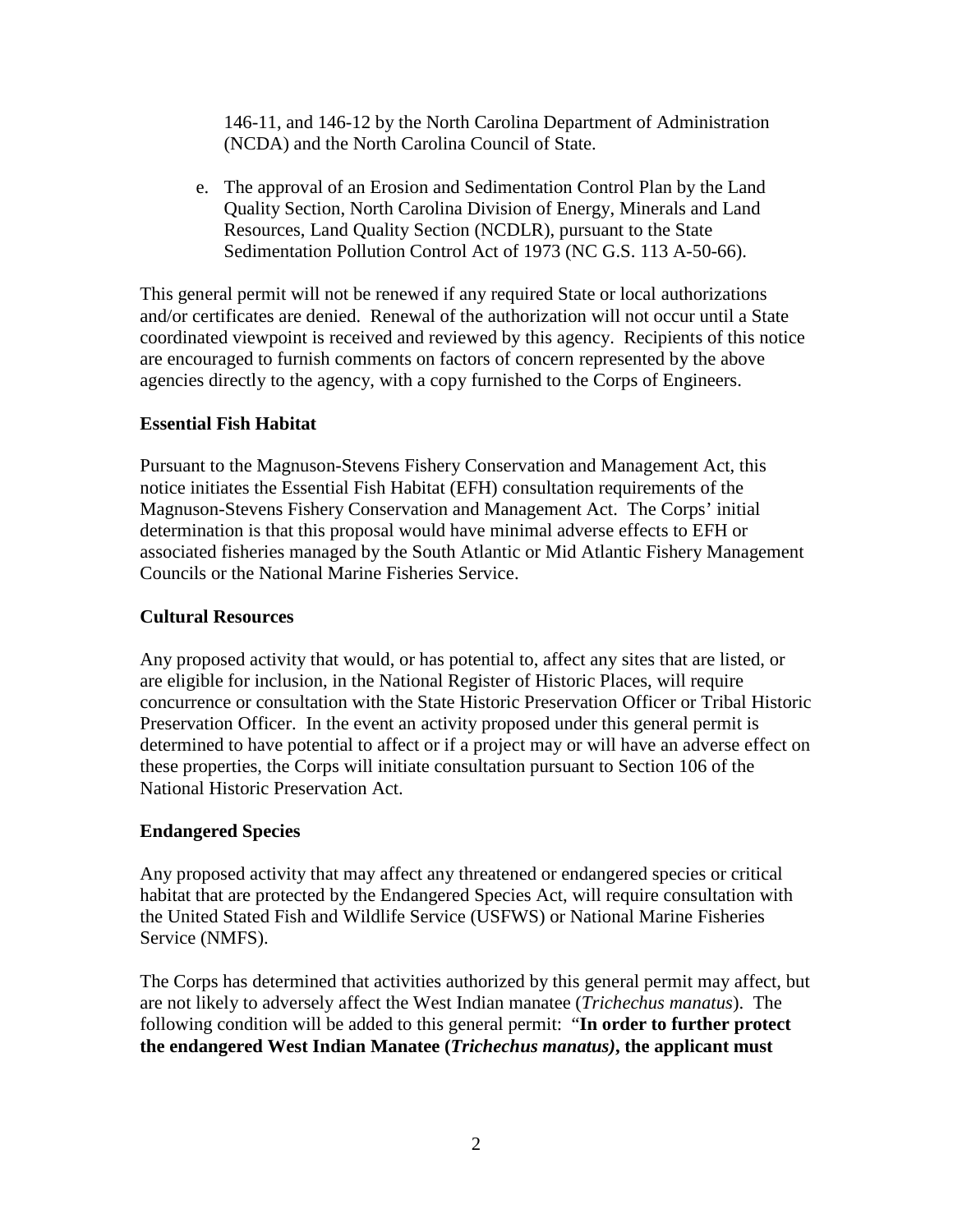**implement the USFWS' Manatee Guidelines, and strictly adhere to all requirements therein. The guidelines can be found at** [http://www.fws.gov/nc](http://www.fws.gov/nc-es/mammal/manatee_guidelines.pdf)[es/mammal/manatee\\_guidelines.pdf.](http://www.fws.gov/nc-es/mammal/manatee_guidelines.pdf)"

In the event that the Corps determines an activity proposed under this general permit may affect any other listed species or critical habitat, the Corps will initiate consultation with the USFWS or NMFS pursuant to Section 7 of the Endangered Species Act.

# **Evaluation**

The decision whether to renew this general permit, will be based on an evaluation of the probable impacts, including cumulative impacts, of the proposed activities and their intended use on the public interest. That decision will reflect the national concern for both protection and utilization of important resources. The benefit which reasonably may be expected to accrue from the proposal must be balanced against its reasonably foreseeable detriments. All factors which may be relevant to the proposal will be considered including the cumulative effects thereof; among those are conservation, economics, aesthetics, general environmental concerns, wetlands, historic properties, fish and wildlife values, flood hazards, flood plain values (in accordance with Executive Order 11988), land use, navigation, shoreline erosion and accretion, recreation, water supply and conservation, water quality, energy needs, safety, food and fiber production, mineral needs, considerations of property ownership, and, in general, the needs and welfare of the people. For activities involving the discharge of dredged or fill materials in waters of the United States, the evaluation of the impact of the activity on the public interest will include application of the Environmental Protection Agency's 404(b)(1) guidelines.

## **Commenting Information**

The Corps of Engineers is soliciting comments from the public; Federal, State and local agencies and officials, including any consolidated State Viewpoint or written position of the Governor; Indian Tribes and other interested parties in order to consider and evaluate the impacts of this proposed activity. Any comments received will be considered by the Corps of Engineers to determine whether to issue, modify, condition or deny a permit for this proposal. To make this decision, comments are used to assess impacts on endangered species, historic properties, water quality, general environmental effects and the other public interest factors listed above. Comments are used in the preparation of an Environmental Assessment (EA) and/or an Environmental Impact Statement (EIS) pursuant to the National Environmental Policy Act (NEPA). Comments are also used to determine the need for a public hearing and to determine the overall public interest of the proposed activity.

Any person may request, in writing, within the comment period specified in this notice, that a public hearing be held to consider the application. Requests for public hearings shall state, with particularity, the reasons for holding a public hearing. Requests for a